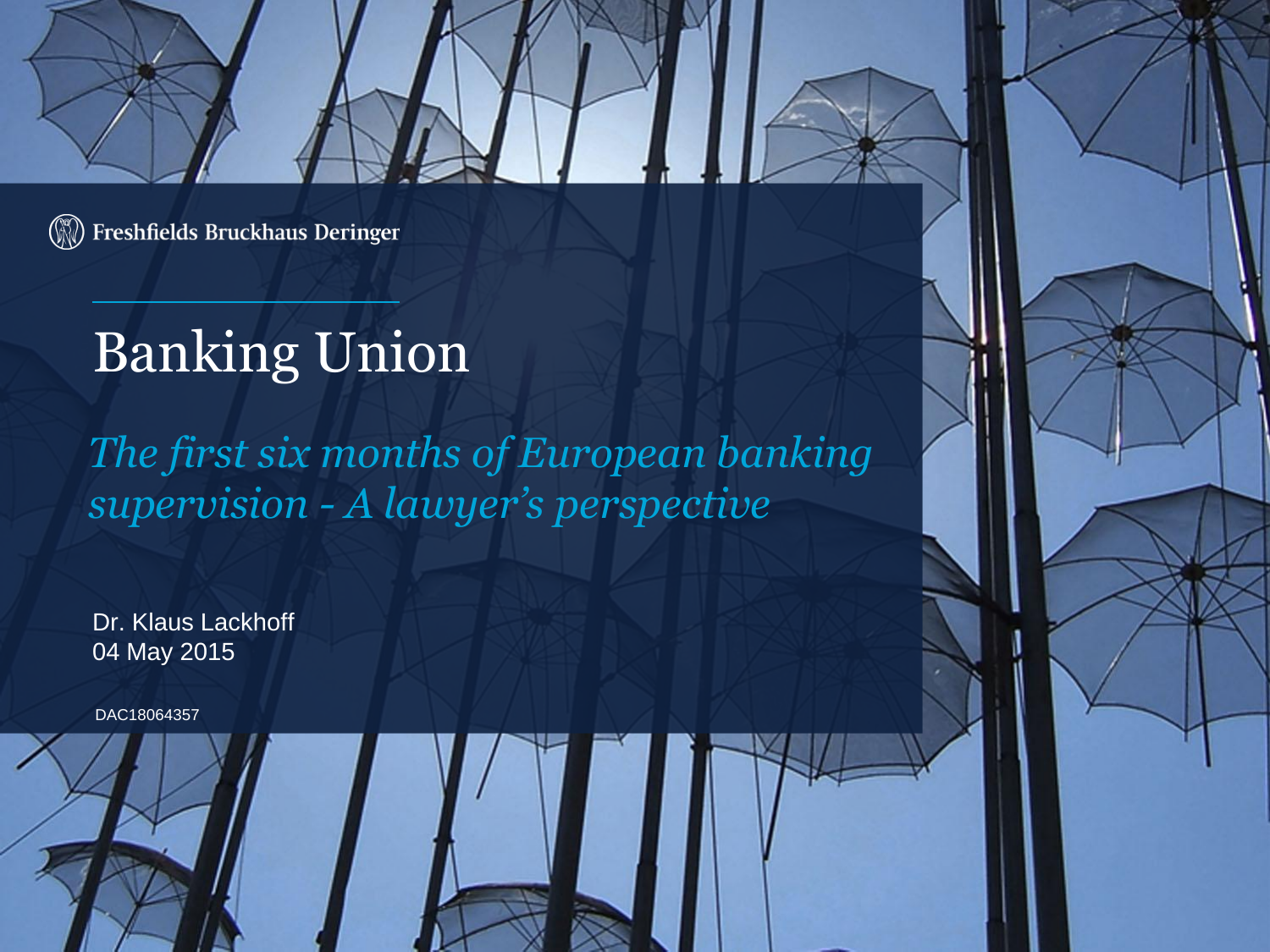## Agenda

- I. The ECB Brand
- II. Understanding the situation of banks
- III. Issues of competence and procedure
- IV. The reasoning of ECB decisions
- V. Challenging ECB decisions
- VI. Conclusion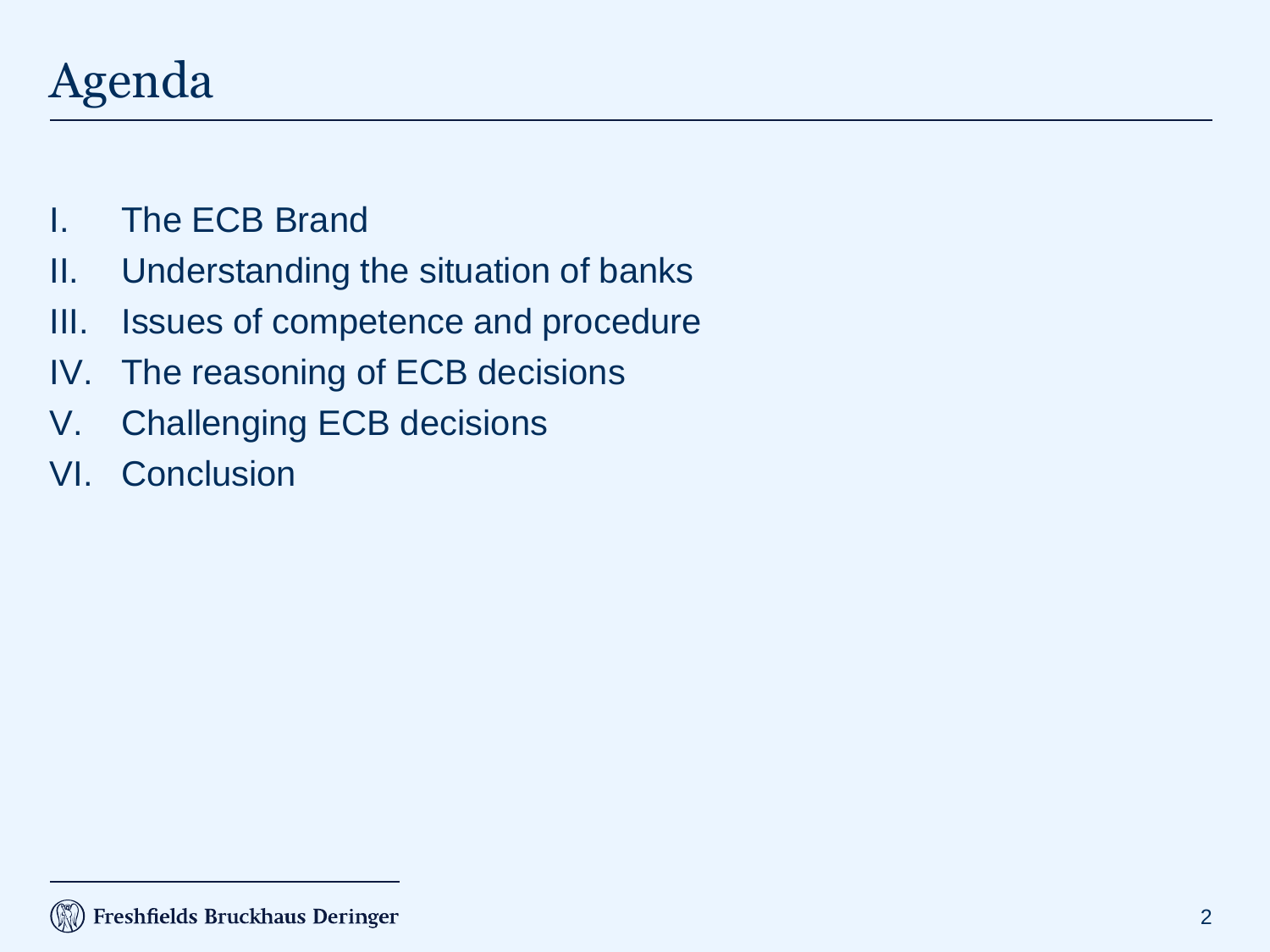## **"Tough, intrusive, fair"**

- Comprehensive assessment (AQR, Stress Test)
- Additional own fund requirements after the SREP
- Alignment of options provided by CRR to supervisors
- Applying Basel III as much as possible

#### Freshfields Bruckhaus Deringer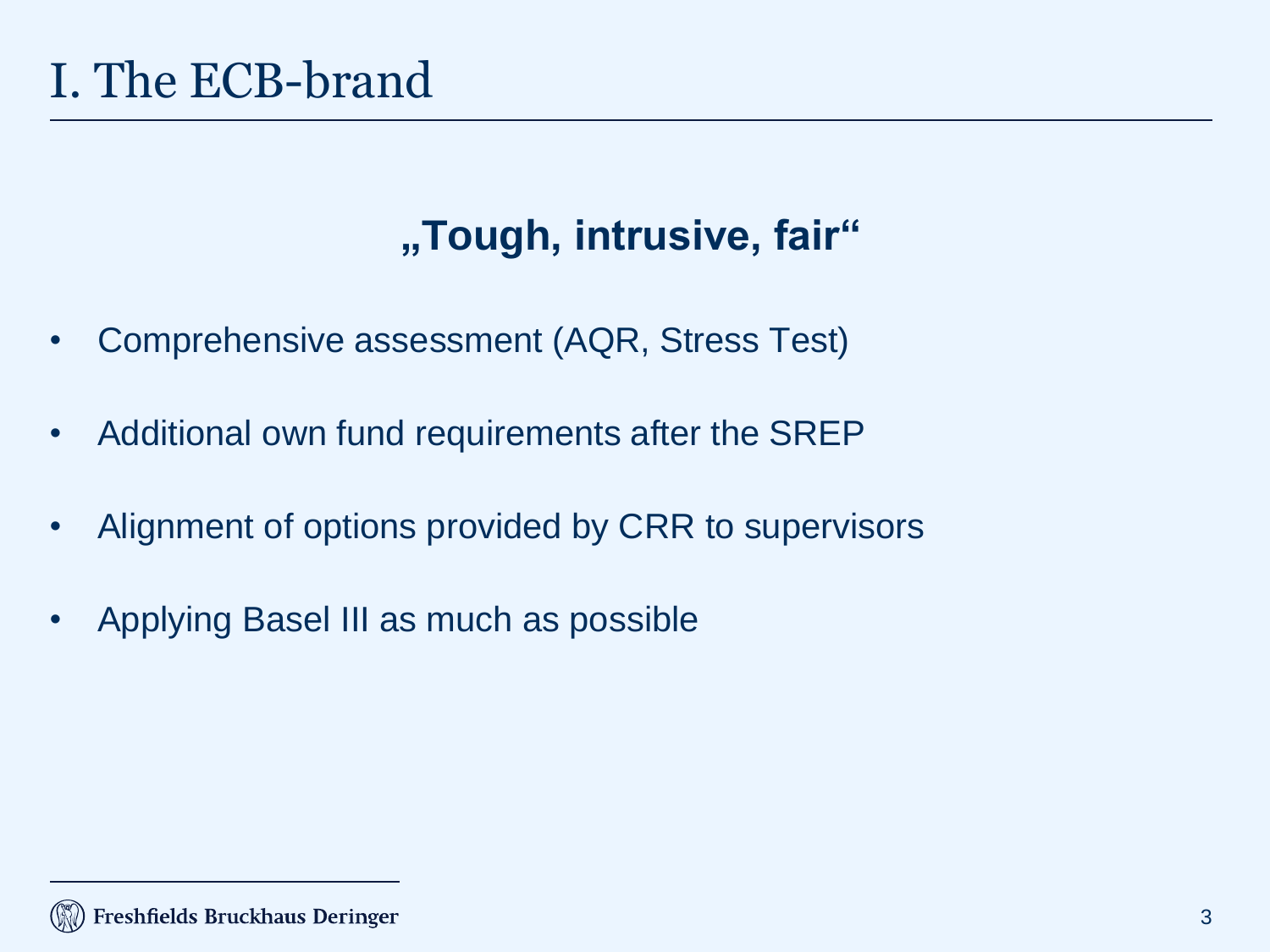# II. Understanding the situation of banks

### **Confidentiality Agreement within the AQR**

**Request not to disclose additional own fund requirements after SREP**

Freshfields Bruckhaus Deringer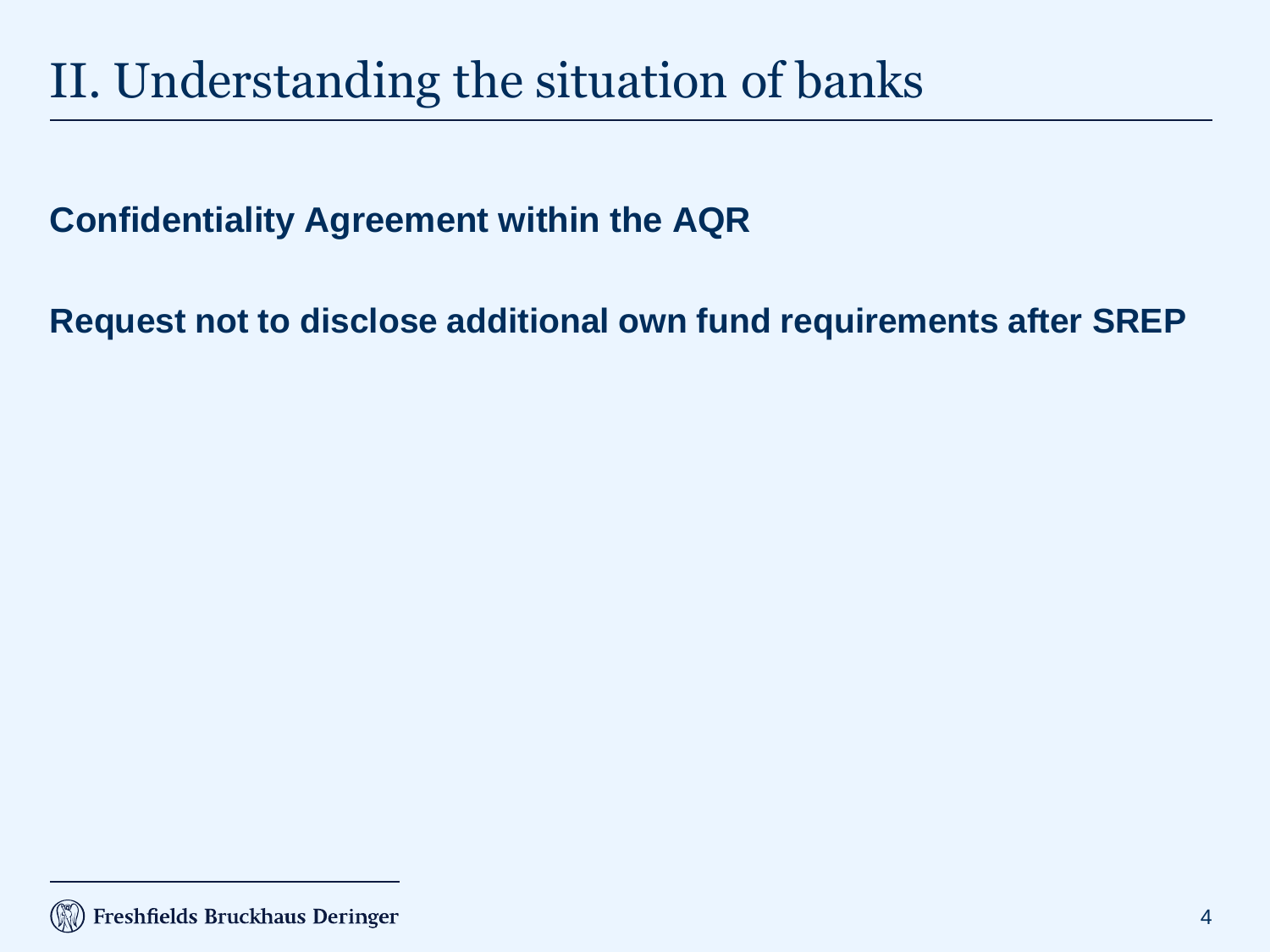## III. Issues of competence and procedure

**Is ECB competent for the entire prudential supervision of significant banks?**

**Do fit and proper reviews require a decision?**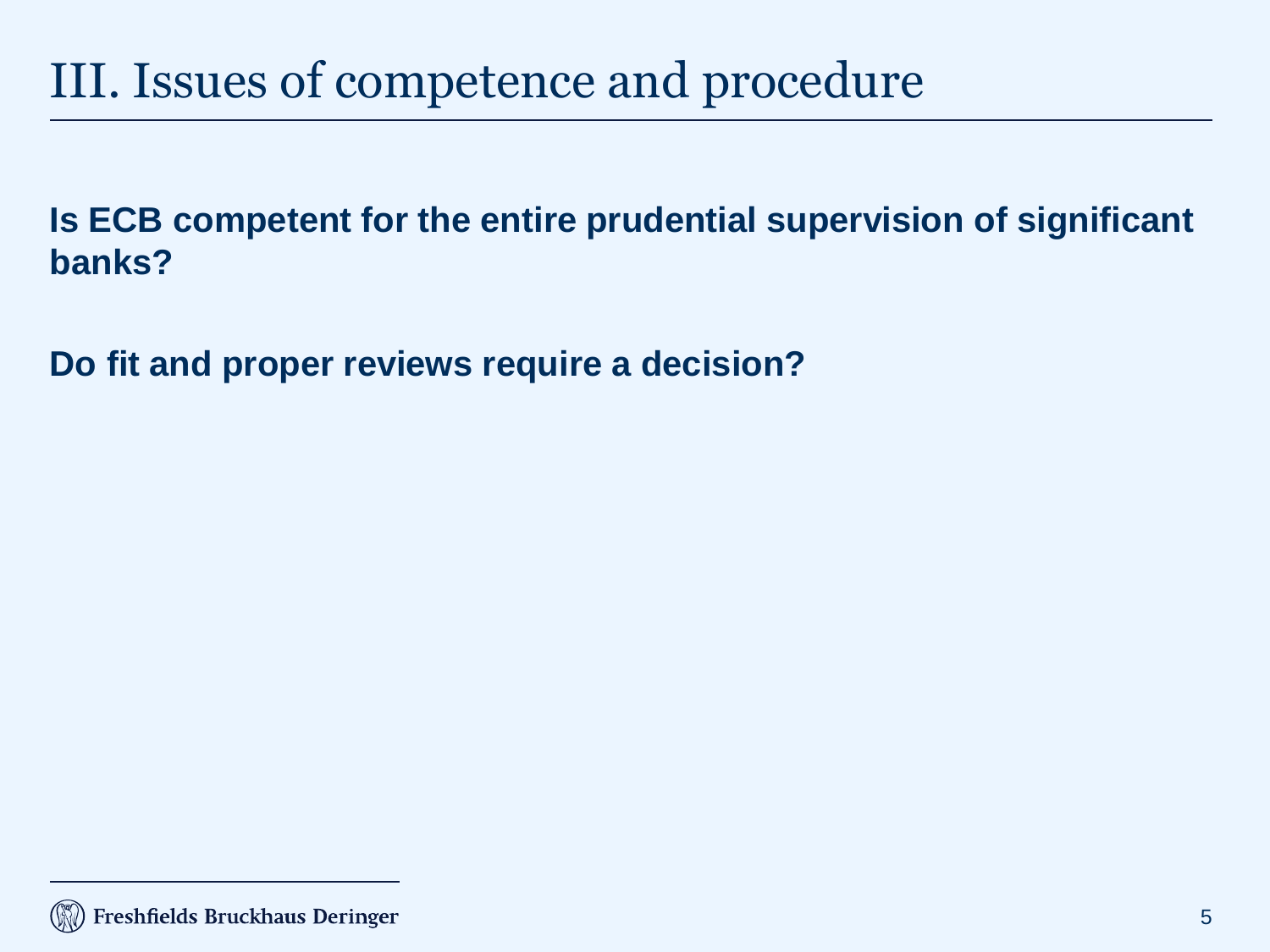**Particular circumstances excluding significance**

**Own fund requirements after the SREP**

**Or more general: How does ECB hold it with the rule of law**

Freshfields Bruckhaus Deringer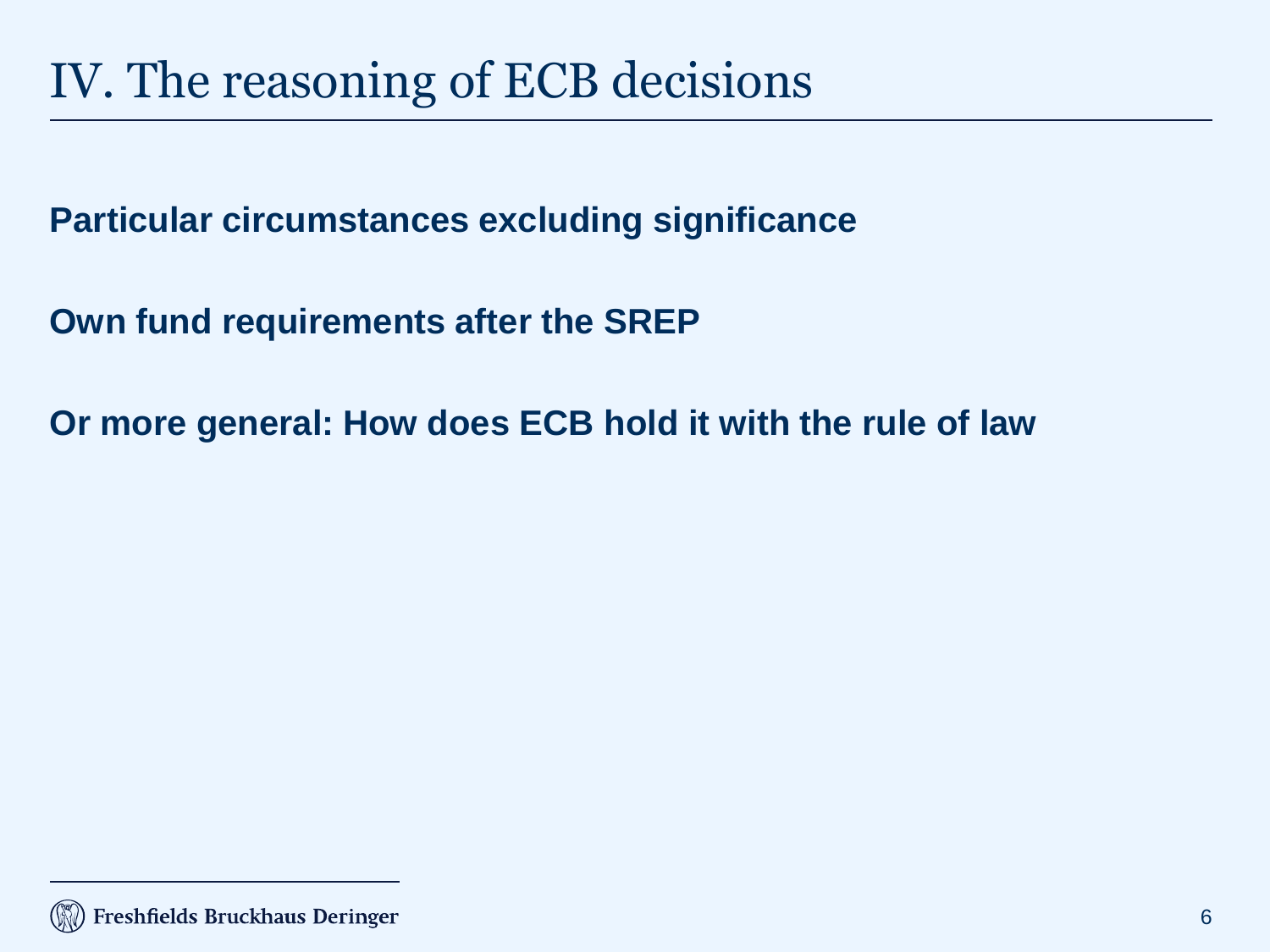# V. Challenging ECB decisions

**The ABoR as recommendable option to challenge ECB decisions?**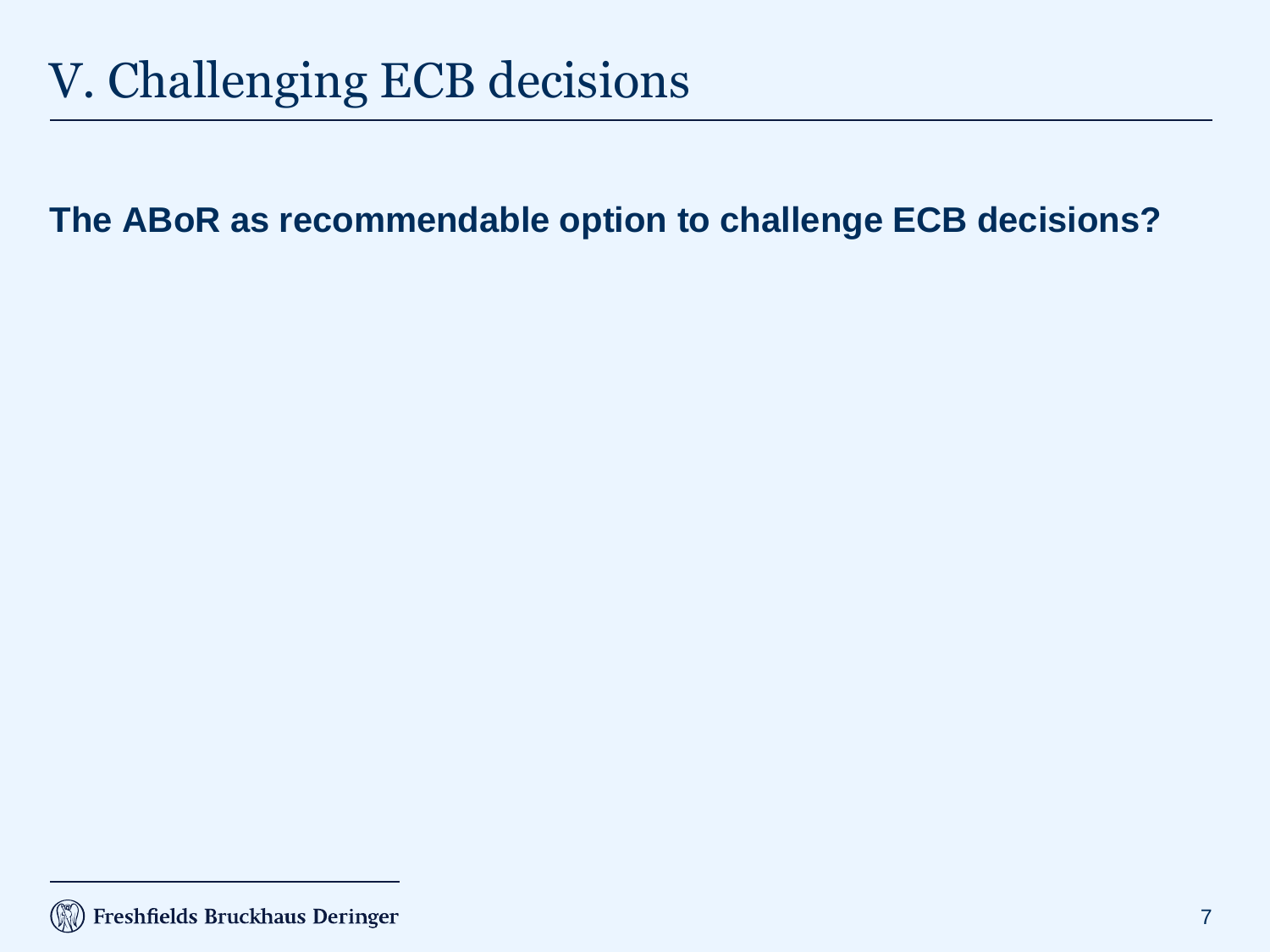- **Current behaviour shapes the future**
- **Continous adjustments required by the supervised**
- **ECB needs to improve ist approach in order to achieve better acceptance**
- **ABoR has to prove its independence**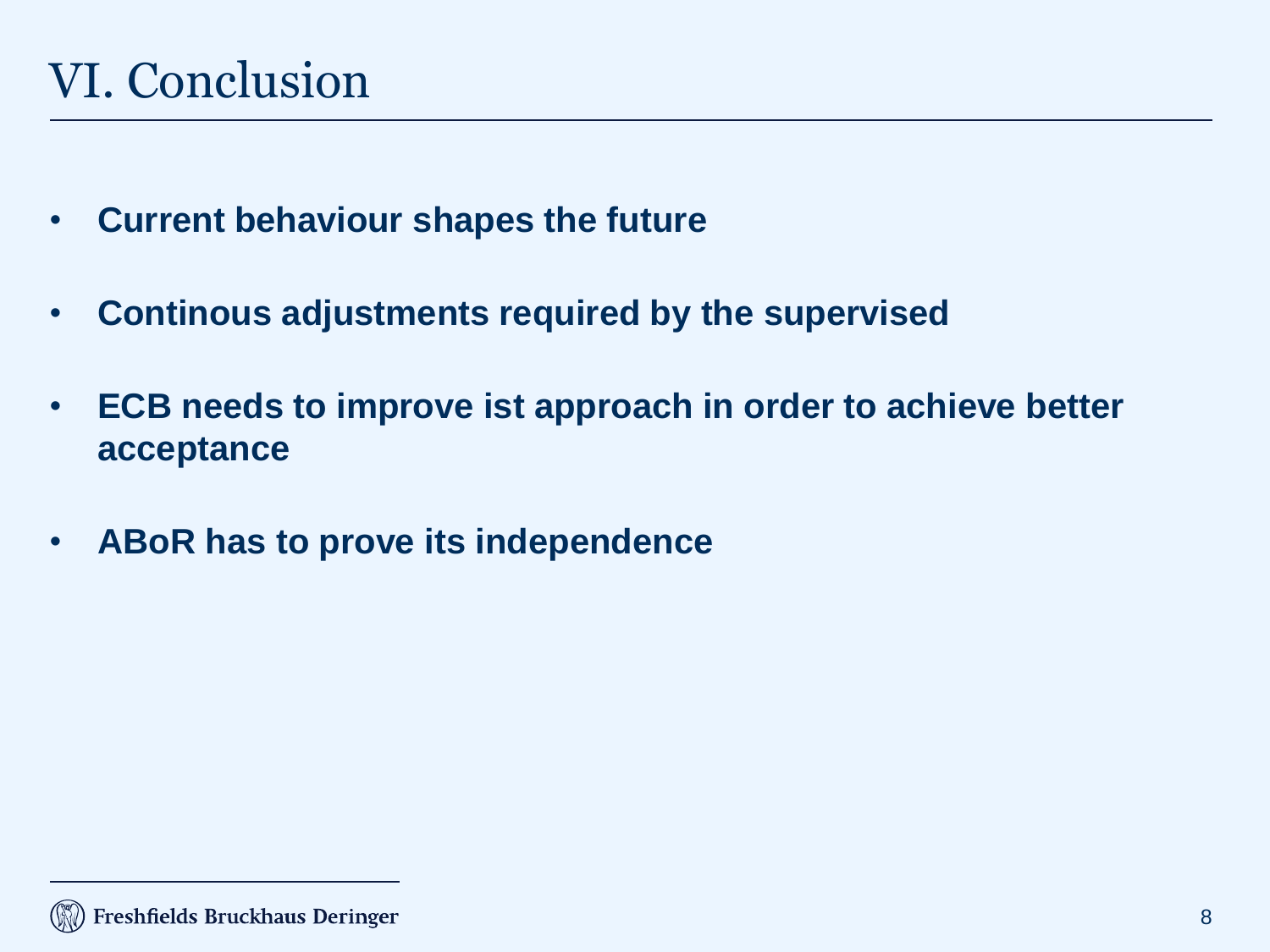### **Contacts**



#### **Klaus Lackhoff**

 $T + 496927308423$ E klaus.lackhoff@freshfields.com

#### **About**

#### **Practice** Corporate

A financial services lawyer specialising in banking and investment services regulation, with close knowledge of the German and European financial regulators.

#### **Skills and experience**

Klaus advises banks and other financial institutions, and also unregulated entities, on all areas of financial services regulation. He specialises in banking and capital markets regulation. His recent experience includes advising with regard to the Comprehensive Assessment by the European Central Bank as well as to a proceeding with the Administrative Board of Review of the European Central Bank.